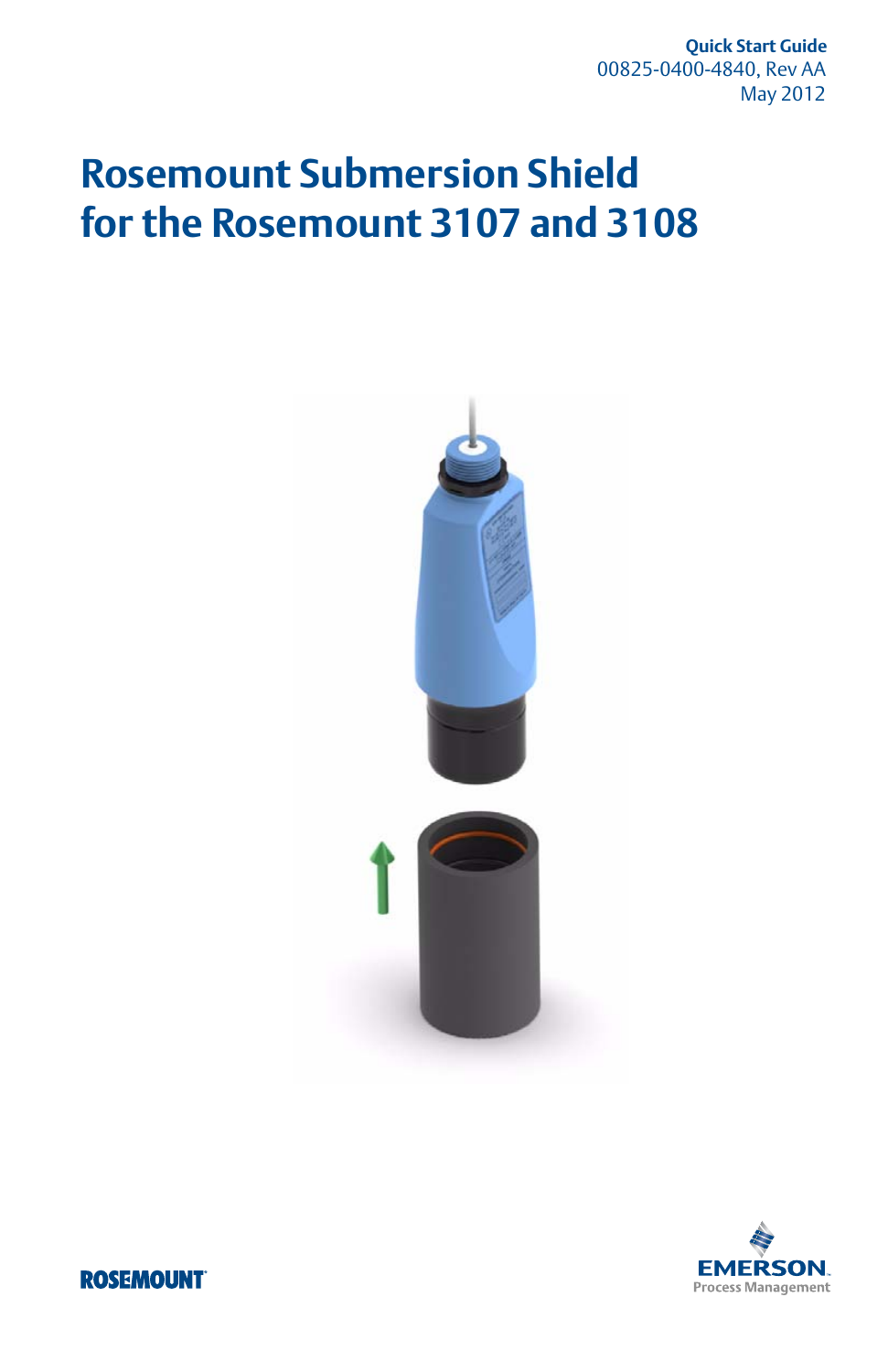## **About this guide**

This guide provides instructions for fitting a Rosemount Submersion Shield (part number 03107-7003-0001) which is an optional accessory for the Rosemount 3107 Level and 3108 Flow transmitters.

It does not provide installation instructions for the Rosemount 3107 Level and 3108 Flow transmitters (or other optional accessories). Refer to the 3107/3108 reference manual (document no. 00809-0100-4840) for detailed instructions.

Product data sheets, reference manuals, and quick-start guides are available electronically on www.emersonprocess.com.





- A. Rosemount 3107 Level or 3108 Flow Transmitter
- B. Rosemount Submersion Shield (*part number 03107-7003-0001*)
- C. Rosemount Head Verification Device (*part number 03107-7003-0005)*
- D. Conduit (*not supplied*)
- E. Rosemount Conduit Adaptor Boss,

1-in. BSP female to M20 x 1.5 female (*part number 03107-7003-0003*) or 1-in. NPT female to <sup>1</sup> /2-in. NPT female (*part number 03107-7003-0004*)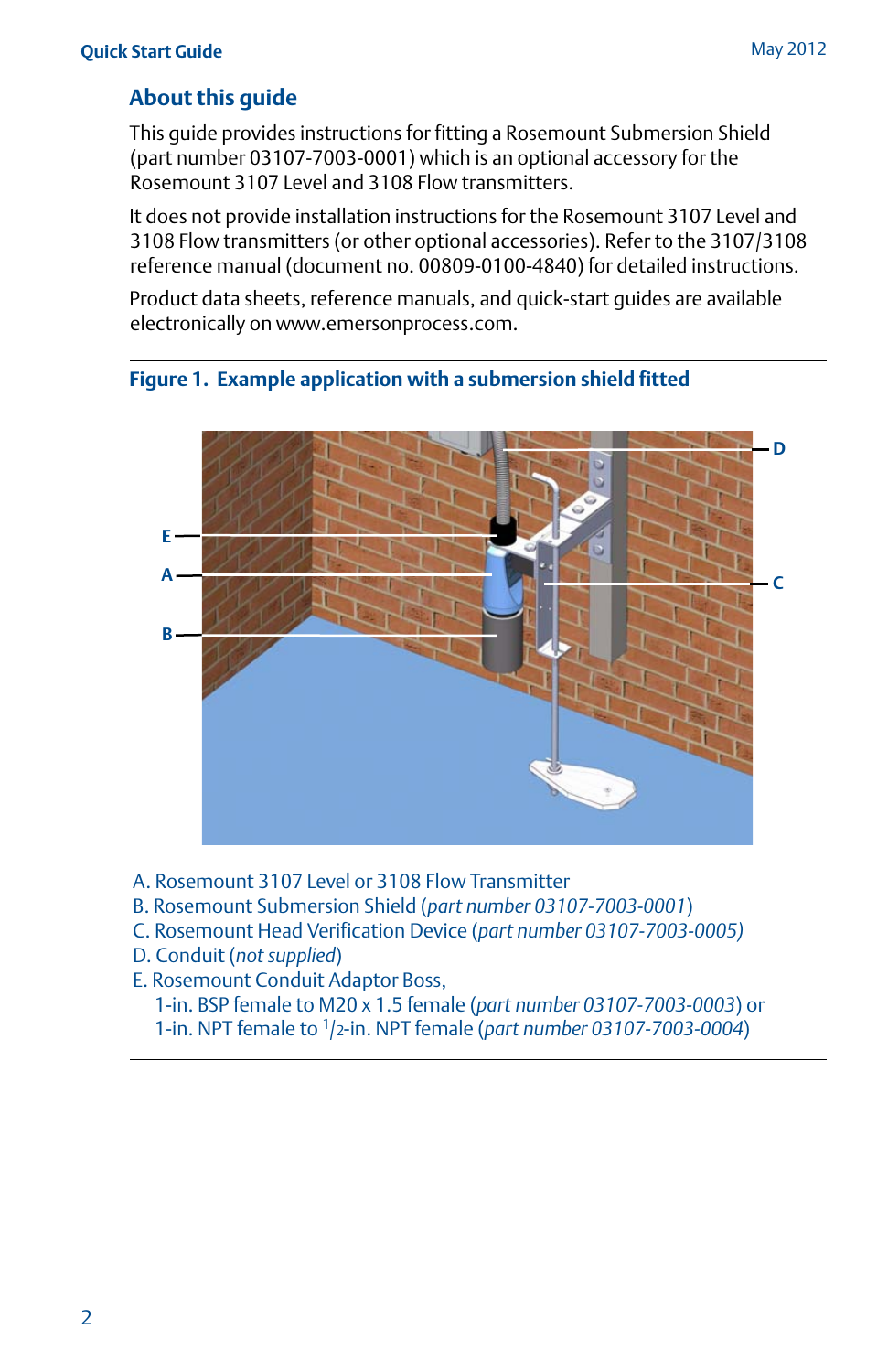## **Rosemount 3107/3108 Submersion Shield**

The Rosemount Submersion Shield (03107-7003-0001) is recommended for installations, e.g. wet wells, where a 3107/3108 transmitter may be at risk of being flooded.

It is easily fitted over the transducer cup, but requires the transmitter to be kept firmly vertical so that flood water causes an air pocket and keeps the transmitter face clear. The transmitter can then function normally when the flood water subsides.

Figure 1 on page 2 shows an example application with the submersion shield already fitted to a Rosemount 3107/3108 transmitter, which is then mounted on a Rosemount Head Verification Device.





- A. PVC Submersion Shield (Medium Grey)
- B. Silicone O-ring (Red)
- C. Fluoroelastomer (FKM) O-ring (Dark Grey)
- D. Foam (PVC/NITRILE)

# **AWARNING**

#### **Failure to follow these installation guidelines could result in death or serious injury**

- Make sure only qualified personnel perform the installation
- Use the equipment only as specified in this manual. Failure to do so may impair the protection provided by the equipment

#### **Electrical shock could cause death or serious injury**

 Make sure the main power to the transmitter is off and the lines to any other external power source are disconnected or not powered whilst installing the submersion shield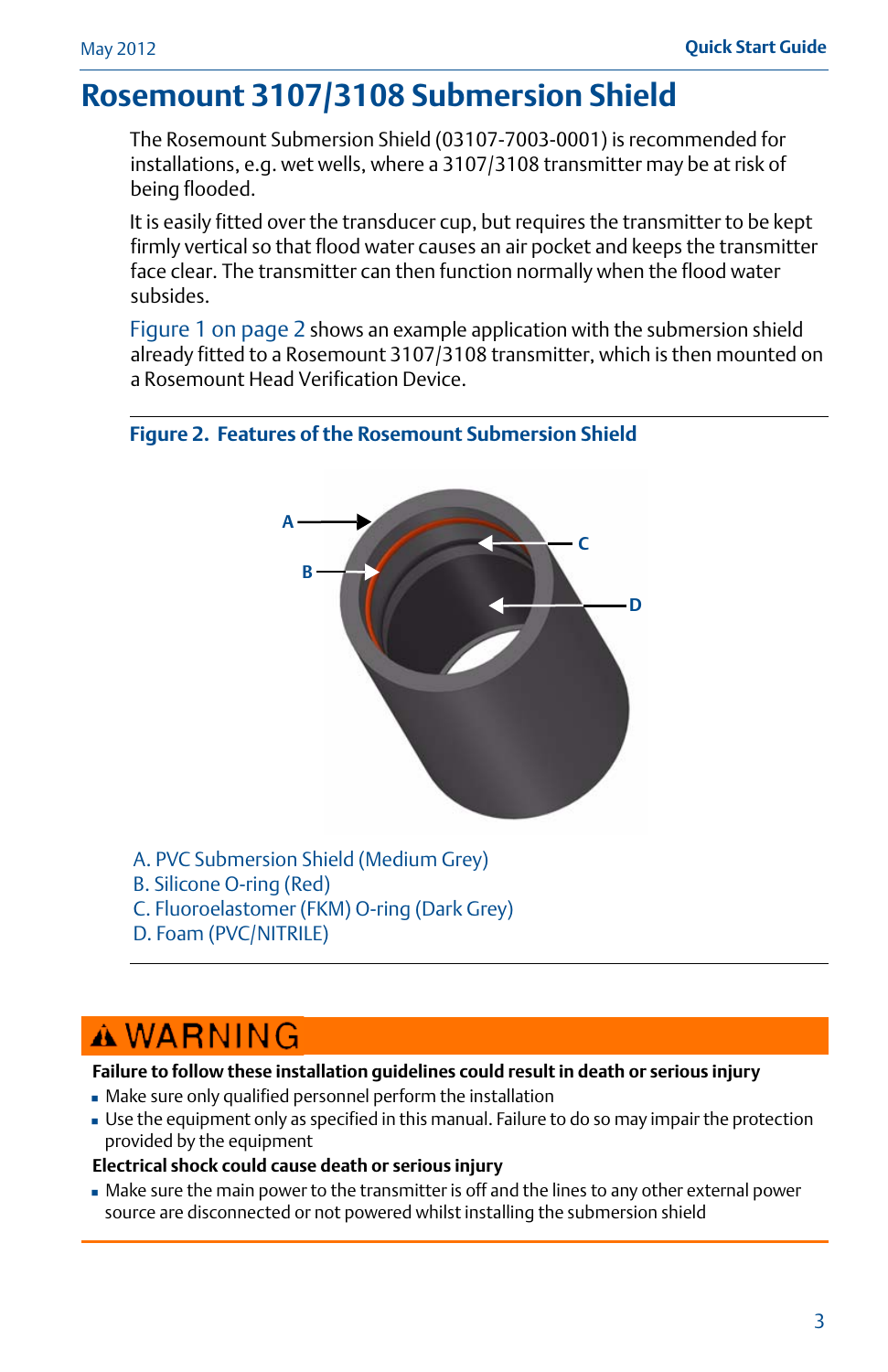# **Fitting the submersion shield**

## **Step 1: Check the transmitter mounting**

The transmitter mounting must ensure that the transmitter is firmly kept in place, and ideally at 90 degrees to the liquid surface. This is essential for an air pocket to be formed at the base of the shield as flood water rises and passes it.

# **Step 2: Lubricate both O-rings before fitting the shield**

A suitable lubricant such as Dow Corning MS4 silicone grease may be used. If this is not available, a suitable water-based lubricant or liquid detergent may be used.

# **Step 3: Fit the submersion shield**

## **Follow this procedure:**

- 1. Align the shield opening with the transducer cup, ensuring that the red O-ring is *above* the grey O-ring (Figure 3, left image).
- 2. Hold the transmitter and firmly push the shield upwards onto the transducer cup, until the red O-ring is on the transducer cup (Figure 3, middle image).
- 3. Continue pushing the shield upwards firmly until the red O-ring engages with the recess on the transducer cup (Figure 3, right image).

## **Figure 3. Visual help for fitting the submersion shield**

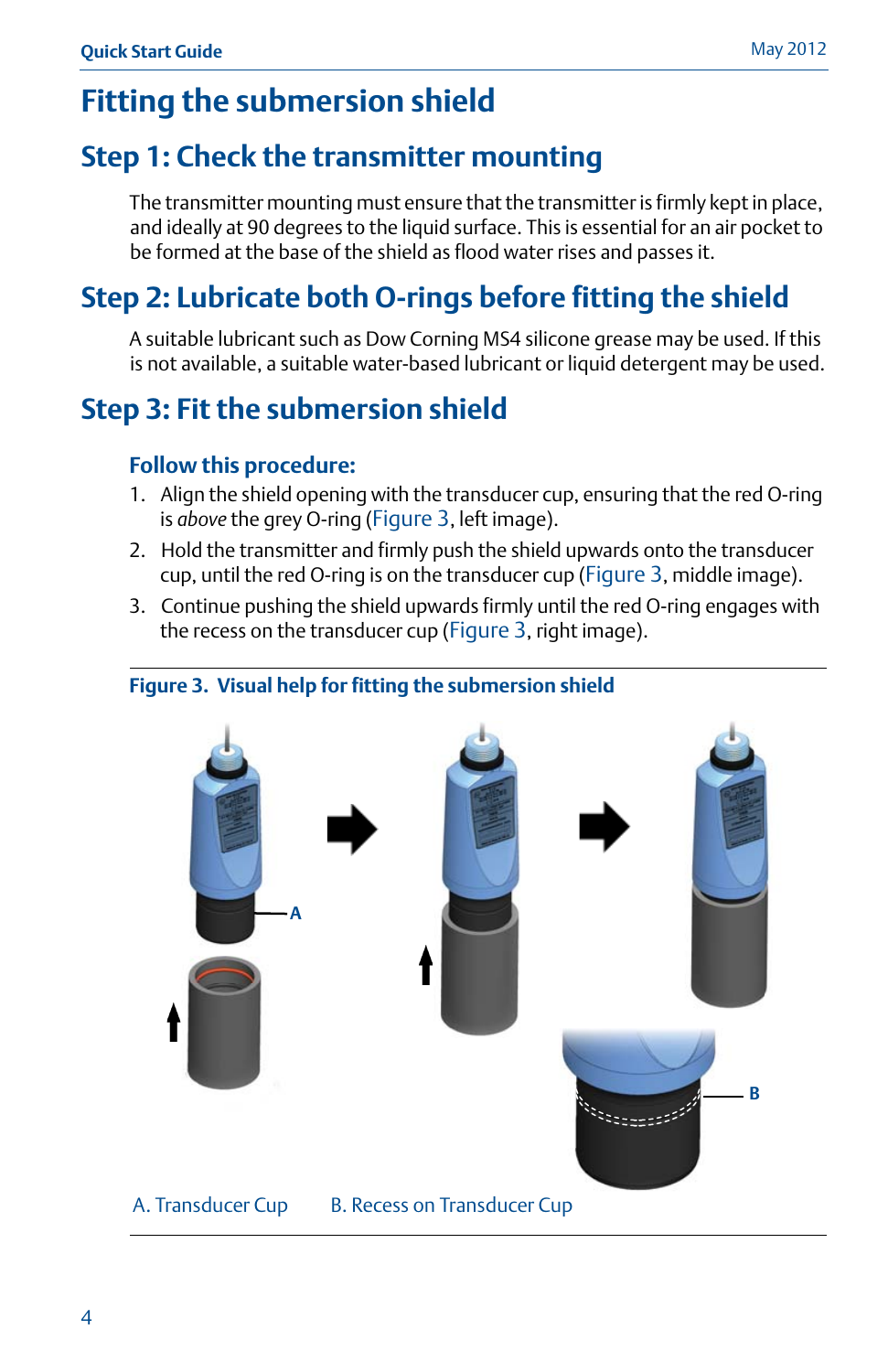## **Removing the submersion shield**

This is only necessary for occasional cleaning or inspection in the event of contamination from flood water.

## **Follow this procedure:**

B. Recess on Transducer Cup

- 1. Holding the transmitter, pull the shield downwards firmly until the red O-ring is released from the recess on the transducer cup (Figure 4).
- 2. Continue to pull the shield downwards until it is free from the transducer cup.
- 3. Inspect the O-rings inside the shield for any signs of damage, and replace if necessary. Contact Rosemount for how to get replacements.

# **Figure 4. Visual help for removing the submersion shield A B**n.<br>Externa de la A. Transducer Cup